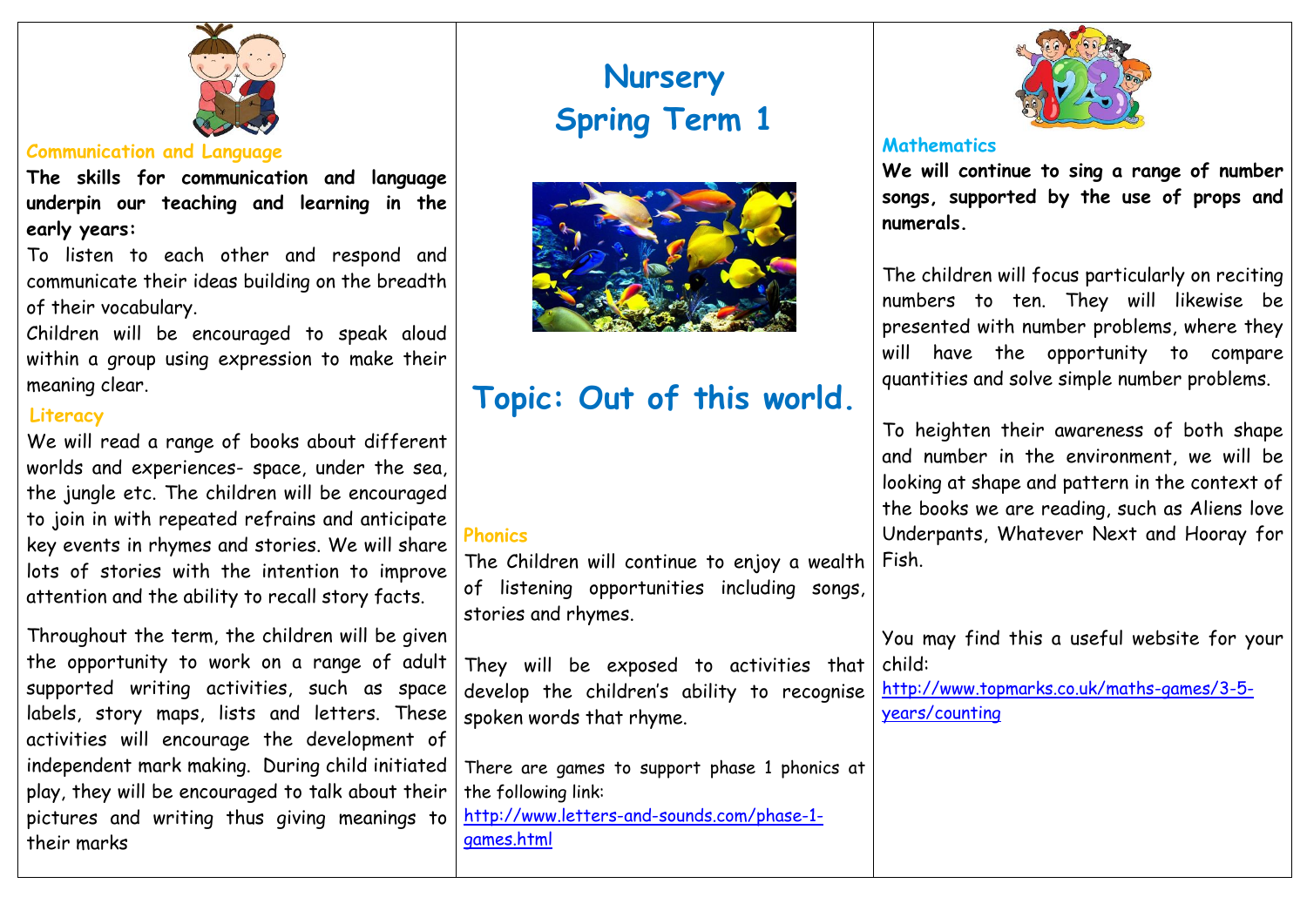

### **Physical Development**

This term, we will be encouraging the children to move freely and confidently in a range of ways, including slithering, shuffling, rolling, crawling, walking, running, jumping, skipping, sliding and hopping.

They will have opportunities to develop their gross motor skills, and to draw lines and circles using gross motor movements. The children will also be encouraged to develop their fine motor skills and to begin to use one handed tools, such as scissors and pencils.

We will be continuing to encourage the children to begin to take responsibility for putting on their own coats and doing up zips.



## **Personal, Social and Emotional Development**

This term, the children will be encouraged to be form relationships with each other and with the adults in Nursery. We will also be exploring expressing feeling such as happy, sad, worried etc.

The children will be encouraged to adapt their behaviour to different situations and events.

We will also be taking part in lots of activities and games to encourage turn taking and to build confidence when speaking in front of others.



# **Expressive Arts and Design**

The children will be presented with musical instruments, which they can explore independently. We will be singing lots of Nursery rhymes and songs linked to our topic. Construction toys will continuously be offered to the children, and we will be beginning to construct with a purpose in mind. The children will be encouraged to construct in different ways using a variety of materials, for example a space rocket.

The children will be taking part in junk modelling activities and will have the opportunity to explore different sensory experiences such as gloop, cloud dough, jelly etc.



# **Understanding the World**

Children will have continuous access to small world models, such as the doll's house and cars. We will be encouraging the children to talk about home, people who are familiar to them and significant events in their lives. Children will have opportunities to use

mechanical toys, such as pull back cars. We will also be beginning to use the iPads to develop

**RE** This half term we will start by exploring the topic 'Local Church and Community '. We will focus on how and why people celebrate . We will then explore the story of the Presentation of Jesus at the temple. Following this, the children will then be introduced to the topic of 'Gathering', where they will learn how the Church gathers

# **Other information**

My world Books – Sent home every Wednesday. To be returned on Monday for a Speaking & Listening Activity.

Baking – We will have the opportunity to bake each week and will endeavour to match this to our topic work e.g. making fish shaped biscuits and rock cakes.